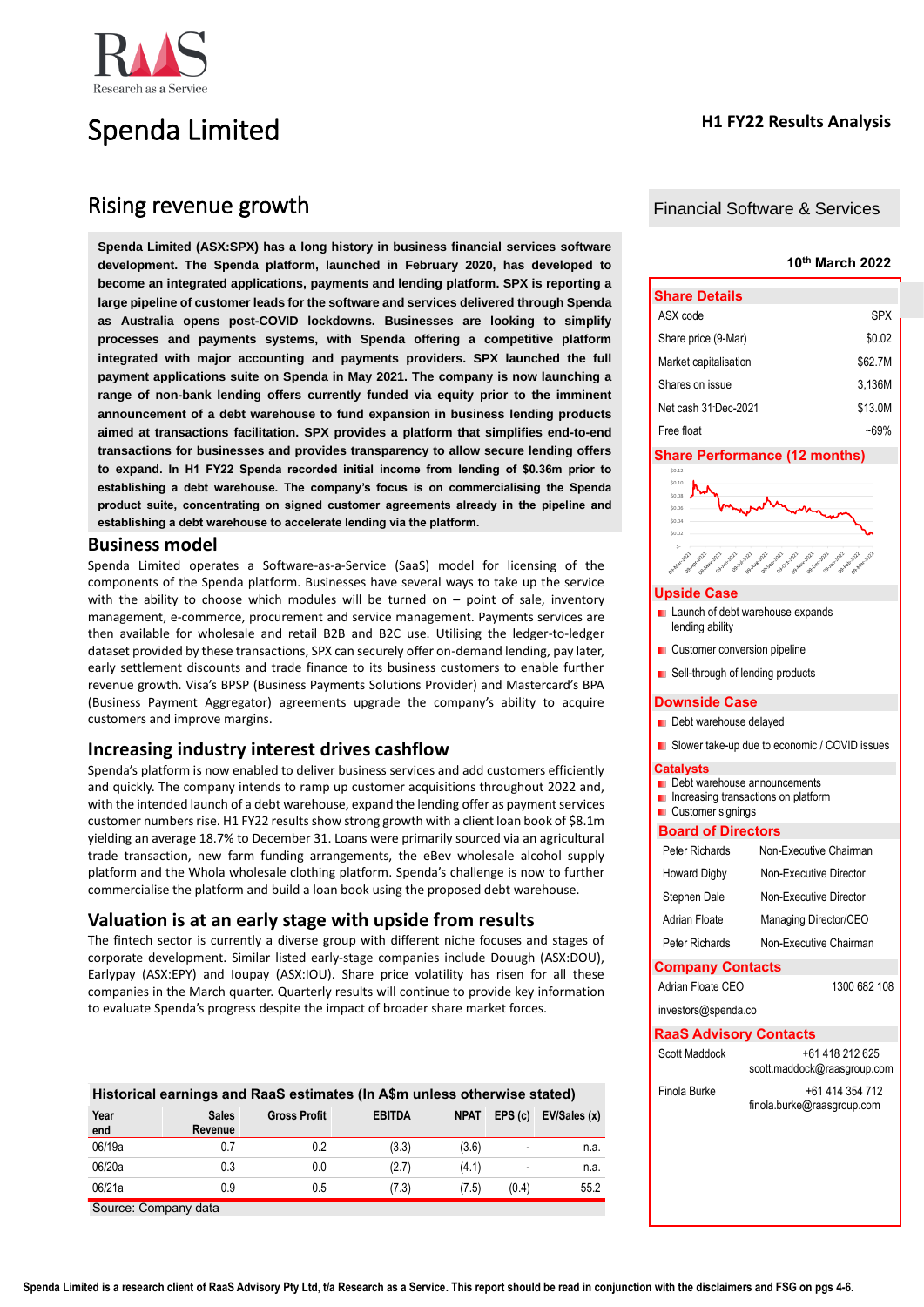

# **Recent Results – HY FY22**

# **Key points for the half**

- ×. Three synergistic acquisitions were completed: Appstablishment on 4-Jun-21, Invigo on 26- Jul-21 and Greenshoots on 14-Nov-21. These acquisitions provided important building blocks to achieve Spenda's transformation to offer fully integrated SaaS applications, payments and lending services.
- SPX signed a five-year Business Payments Aggregator (BPA) agreement with Mastercard and Fiserv. r.
- Commercial agreements enacted included a five-year Referral Agreement with Fresh Supply Co P/L, × launching Spenda on the Whola fashion marketplace, an agreement to facilitate cross-border trade finance with Tyler James P/L, and an agreement to provide funding to ebev's trading network.

We repeat our analysis of the Q2 cashflow below.

# **Exhibit 1: Quarterly cash receipts from customers**



Source: Company data

| Exhibit 2: Q2 FY22 versus Q2 FY21 and Q1 FY22 (In A\$m unless otherwise stated) |         |         |         |  |  |  |
|---------------------------------------------------------------------------------|---------|---------|---------|--|--|--|
|                                                                                 | Q2 FY21 | Q1 FY22 | Q2 FY22 |  |  |  |
| Cash receipts from customers                                                    | 0.236   | 0.396   | 0.615   |  |  |  |
| Payments to suppliers                                                           | (0.604) | (2.413) | (2.305) |  |  |  |
| R&D                                                                             | 0.000   | 0.000   | 0.000   |  |  |  |
| Other                                                                           | 0.000   | 0.018   | 0.000   |  |  |  |
| Operating cashflow                                                              | (0.582) | (2.705) | (3.126) |  |  |  |
| Free cashflow                                                                   | (0.582) | (2.759) | (3.164) |  |  |  |
| Net cash at the end of the period                                               | 3.947   | 18.972  | 13.033  |  |  |  |
| Source: Company data                                                            |         |         |         |  |  |  |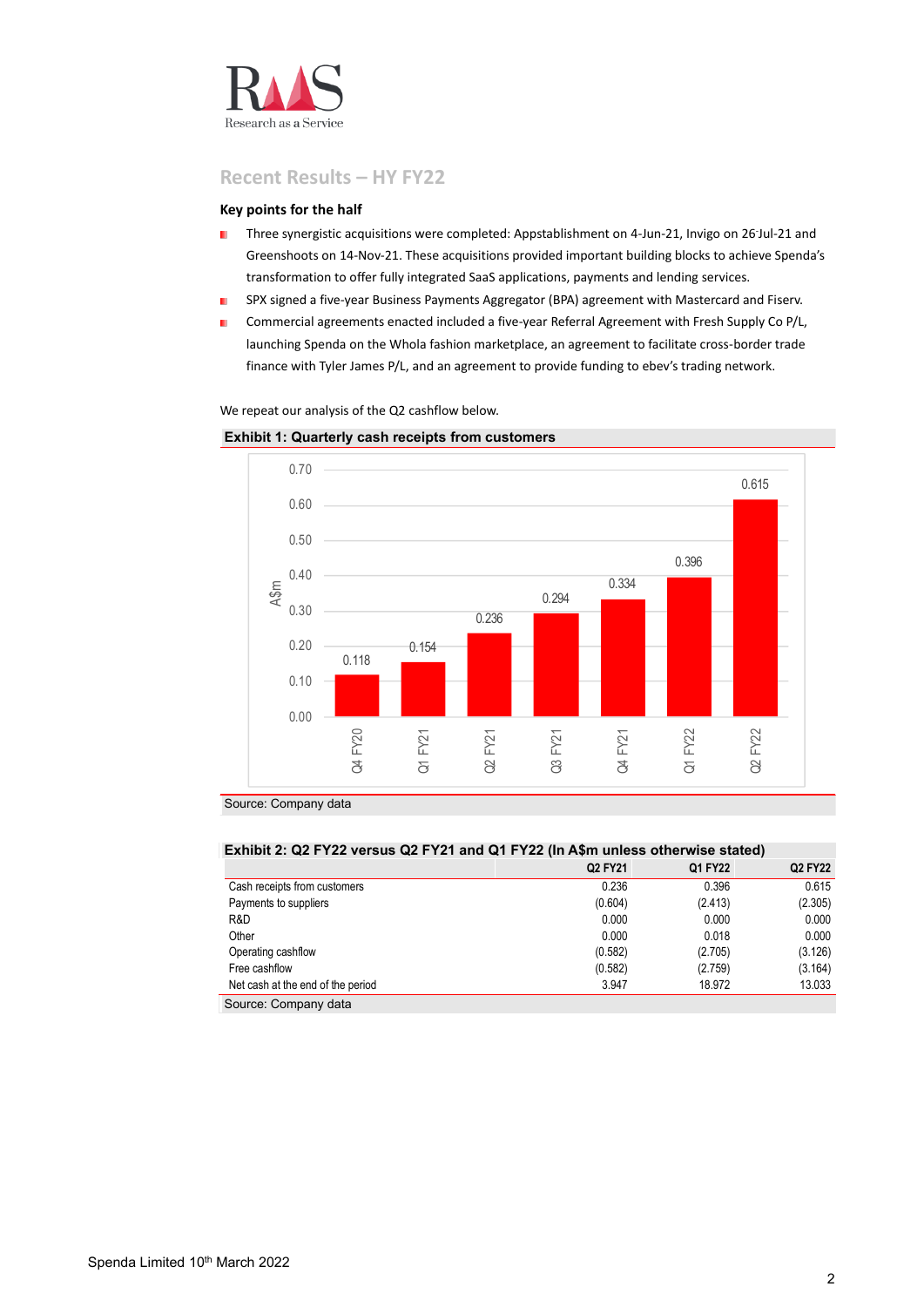

# **Exhibit 6: Financial Summary**

| Spenda Limited (ASX:SPX)      |              |              |              | Share price (Date)            | 9/03/2022                |                          | <b>SPX</b>   | A\$          | 0.020        |
|-------------------------------|--------------|--------------|--------------|-------------------------------|--------------------------|--------------------------|--------------|--------------|--------------|
| Profit and Loss (A\$m)        |              |              |              | Interim (A\$m)                | 1H20 A                   | 2H20 A                   | 1H21 A       | 2H21 A       | 1H22 A       |
| Y/E 30 June                   | <b>FY19A</b> | <b>FY20A</b> | <b>FY21A</b> | Rev enue                      | 0.3                      | 0.1                      | 0.6          | 0.3          | 1.0          |
|                               |              |              |              | <b>EBITDA</b>                 | (1.6)                    | (1.2)                    | (1.1)        | (6.0)        | (5.9)        |
| Sales Revenue                 | 0.7          | 0.3          | 0.9          | EBIT                          | (1.9)                    | (1.7)                    | (1.1)        | (6.0)        | (6.0)        |
| Gross Profit                  | 0.2          | 0.0          | 0.5          | NPAT (normalised)             | (1.8)                    | (1.8)                    | (1.2)        | (6.1)        | (6.0)        |
| EBITDA                        | (3.3)        | (2.7)        | (7.3)        | <b>M</b> inorities            | $\overline{\phantom{a}}$ | $\overline{\phantom{a}}$ | $\sim$       | $\mathbf{r}$ | $\mathbf{r}$ |
| Depn                          | (0.0)        | (0.3)        | (0.0)        | NPAT (reported)               | (1.8)                    | (5.6)                    | (1.3)        | (10.2)       | (6.0)        |
| Amort                         | (0.3)        | (0.5)        | 0.0          | EPS (normalised)              | (0.31)                   | (0.25)                   | (0.09)       | (0.30)       | (0.30)       |
| EBIT                          | (3.6)        | (3.5)        | (7.4)        | EPS (reported)                | (0.25)                   | (0.77)                   | (0.09)       | (0.51)       | (0.20)       |
| Interest                      | (0.0)        | (0.3)        | 0.0          | Dividend (cps)                |                          |                          |              |              |              |
| Tax                           | 0.0          | 0.0          | 0.0          | Imputation                    | 30.0                     | 30.0                     | 30.0         | 30.0         | 30.0         |
| <b>Minorities</b>             | 0.0          | 0.0          | 0.0          | Operating cash flow           | (0.9)                    | (0.6)                    | (1.4)        | (1.7)        | (5.8)        |
| Equity accounted assoc        | 0.0          | 0.0          | 0.0          | Free Cash flow                | (0.9)                    | (0.6)                    | (1.3)        | (1.2)        | (5.7)        |
| NPAT pre significant item     | (3.6)        | (4.1)        | (7.5)        | <b>Divisions</b>              | 1H20 A                   | 2H20 A                   | 1H21 A       | 2H21 A       | 1H22 A       |
| Significant items             | (2.5)        | (3.8)        | (4.1)        | SaaS                          | 0.0                      | 0.0                      | 0.4          | 0.6          | 0.6          |
| NPAT (reported)               | (6.1)        | (7.9)        | (11.7)       | Finance - Transaction fees    | 0.0                      | 0.0                      | 0.0          | 0.0          | 0.0          |
| Cash flow (A\$m)              |              |              |              | Finance - Lending             | 0.0                      | 0.0                      | 0.0          | 0.0          | 0.4          |
| Y/E 30 June                   | <b>FY19A</b> | <b>FY20A</b> | <b>FY21A</b> |                               |                          |                          |              |              |              |
| EBITDA                        | (3.3)        | (2.7)        | (7.3)        |                               |                          |                          |              |              |              |
| Interest                      | (0.0)        | (0.1)        | (0.0)        | COGS                          | (0.2)                    | (0.1)                    | (0.2)        | (0.2)        | (0.5)        |
| Tax                           | 0.0          | 0.0          | 0.0          | Employ ment                   | (0.9)                    | (0.6)                    | (0.8)        | (4.7)        | (4.3)        |
| Working capital changes       | 1.1          | 1.2          | 4.3          | Technology, licence fees      | 0.0                      | 0.0                      | 0.0          | 0.0          | 0.0          |
| Operating cash flow           | (2.2)        | (1.5)        | (3.1)        | Other costs                   | (0.3)                    | (0.2)                    | (0.5)        | (0.9)        | 0.0          |
| Mtce capex                    | 0.0          | 0.0          | 0.0          |                               |                          |                          |              |              |              |
| Free cash flow                | (2.2)        | (1.5)        | (3.1)        | EBITDA                        | (1.6)                    | (1.2)                    | (1.1)        | (6.0)        | (5.9)        |
| Growth capex                  | (0.0)        | (0.0)        | (0.5)        |                               |                          |                          |              |              |              |
| Acquisitions/Disposals        | (1.8)        | (1.4)        | 0.0          | Margins, Leverage, Returns    |                          |                          | <b>FY19A</b> | <b>FY20A</b> | <b>FY21A</b> |
| Other                         | 0.0          | 0.0          | (2.5)        | <b>EBITDA</b>                 |                          |                          | n.a.         | n.a.         | n.a.         |
| Cash flow pre financing       | (4.0)        | (2.9)        | (6.0)        | <b>EBIT</b>                   |                          |                          | n.a.         | n.a.         | n.a.         |
| Equity                        | 3.7          | 0.6          | 27.7         | NPAT pre significant items    |                          |                          | n.a.         | n.a.         | n.a.         |
| Debt                          | 0.0          | 2.6          | (0.6)        | Net Debt (Cash)               |                          |                          | (0.6)        | (1.6)        | 21.4         |
| Dividends paid                | 0.0          | 0.0          | 0.0          | Net debt/EBITDA (x)           | (x)                      |                          | n/a          | n/a          | n/a          |
| Net cash flow for year        | (0.2)        | 0.3          | 21.1         | $ND/ND + Equity (%)$          | $(\% )$                  |                          | 125%         | (169% )      | $(36\%)$     |
| Balance sheet (A\$m)          |              |              |              | EBIT interest cover (x)       | (x)                      |                          | n/a          | n/a          | n/a          |
| Y/E 30 June                   | <b>FY19A</b> | <b>FY20A</b> | <b>FY21A</b> | <b>ROA</b>                    |                          |                          | n.a.         | n.a.         | n.a.         |
| Cash                          | 1.2          | 0.3          | 21.4         | <b>ROE</b>                    |                          |                          | n.a.         | 601.5%       | n.a.         |
| Accounts receivable           | 0.3          | 0.3          | 0.8          | <b>ROIC</b>                   |                          |                          | n.a.         | 663%         | n.a.         |
| Inventory                     | 0.0          | 0.0          | 0.0          | NTA (per share)               |                          |                          | n/a          | n/a          | 0.01         |
| Other current assets          | 0.0          | 0.4          | 0.3          | Working capital               |                          |                          | 0.2          | (1.3)        | (4.3)        |
| Total current assets          | 1.5          | 1.0          | 22.5         | WC/Sales (%)                  |                          |                          | 31%          | (375%)       | (489% )      |
| PPE                           | 0.3          | 0.0          | 0.1          | Revenue growth                |                          |                          | 116%         | (49% )       | 159%         |
| Intangibles and Goodwill      | 0.0          | 0.0          | 63.5         | EBIT growth pa                |                          |                          | n/a          | n/a          | n/a          |
| Investments                   | 0.0          | 0.0          | 0.0          | Pricing                       |                          |                          | <b>FY19A</b> | <b>FY20A</b> | <b>FY21A</b> |
| Deferred tax asset            | 0.0          | 0.0          | 0.0          | No of shares $(y/e)$          | (m)                      |                          | 731          | 1,362        | 2,951        |
| Other non current assets      | 0.0          | 0.0          | 1.2          | Weighted Av Dil Shares        | (m)                      |                          | 731          | 1,362        | 1,362        |
| Total non current assets      | 0.4          | 0.0          | 64.7         |                               |                          |                          |              |              |              |
| <b>Total Assets</b>           | 1.8          | 1.0          | 87.2         | <b>EPS Reported</b>           | cps                      |                          | 0.0          | 0.0          | (0.6)        |
| Accounts pay able             | 0.1          | 1.6          | 5.1          | <b>EPS Normalised/Diluted</b> | cps                      |                          | 0.0          | 0.0          | (0.4)        |
| Short term debt               | 1.8          | 1.8          | 0.0          | EPS growth (norm/dil)         |                          |                          | n.a.         | n.a.         | n.a.         |
| Tax payable                   | 0.0          | 0.0          | 0.0          | <b>DPS</b>                    | cps                      |                          | ÷.           | $\mathbf{r}$ |              |
| Other current liabilities     | 0.1          | 0.1          | 0.8          | DPS Growth                    |                          |                          | n.a.         | n.a.         | n.a.         |
| Total current liabilities     | 1.9          | 3.5          | 5.9          | Dividend yield                |                          |                          | 0.0%         | $0.0\%$      | $0.0\%$      |
| Long term debt                | 0.0          | 0.0          | 0.0          | Dividend imputation           |                          |                          | 30           | 30           | 30           |
| Other non current liabs       | 0.0          | 0.0          | 0.0          | PE(x)                         |                          |                          | n.a.         | n.a.         | $-3.3$       |
| Total long term liabilities   | 0.0          | 0.0          | 0.0          | PE market                     |                          |                          | 17.8         | 17.8         | 17.8         |
| <b>Total Liabilities</b>      | 1.9          | 3.5          | 5.9          | Premium/(discount)            |                          |                          | n.a.         | n.a.         | (119% )      |
| <b>Net Assets</b>             | (0.1)        | (2.5)        | 81.3         | EV/EBITDA                     |                          |                          | $-4.8$       | $-10.3$      | $-11.0$      |
|                               |              |              |              | FCF/Share                     | cps                      |                          | $-0.3$       | -0.1         | -0.1         |
| Share capital                 | 1.1          | (2.5)        | 81.3         | Price/FCF share               |                          |                          | $-6.6$       | $-17.9$      | $-19.4$      |
| Accumulated profits/losse     | 0.0          | 0.0          | 0.0          | Free Cash flow Yield          |                          |                          | $(15.0\%)$   | $(5.6\%)$    | $(5.2\%)$    |
| <b>Reserves</b>               | (1.2)        | 0.0          | 0.0          |                               |                          |                          |              |              |              |
| <b>Minorities</b>             | 0.0          | 0.0          | 0.0          |                               |                          |                          |              |              |              |
| <b>Total Shareholder func</b> | (0.1)        | (2.5)        | 81.3         |                               |                          |                          |              |              |              |

Source: RaaS Advisory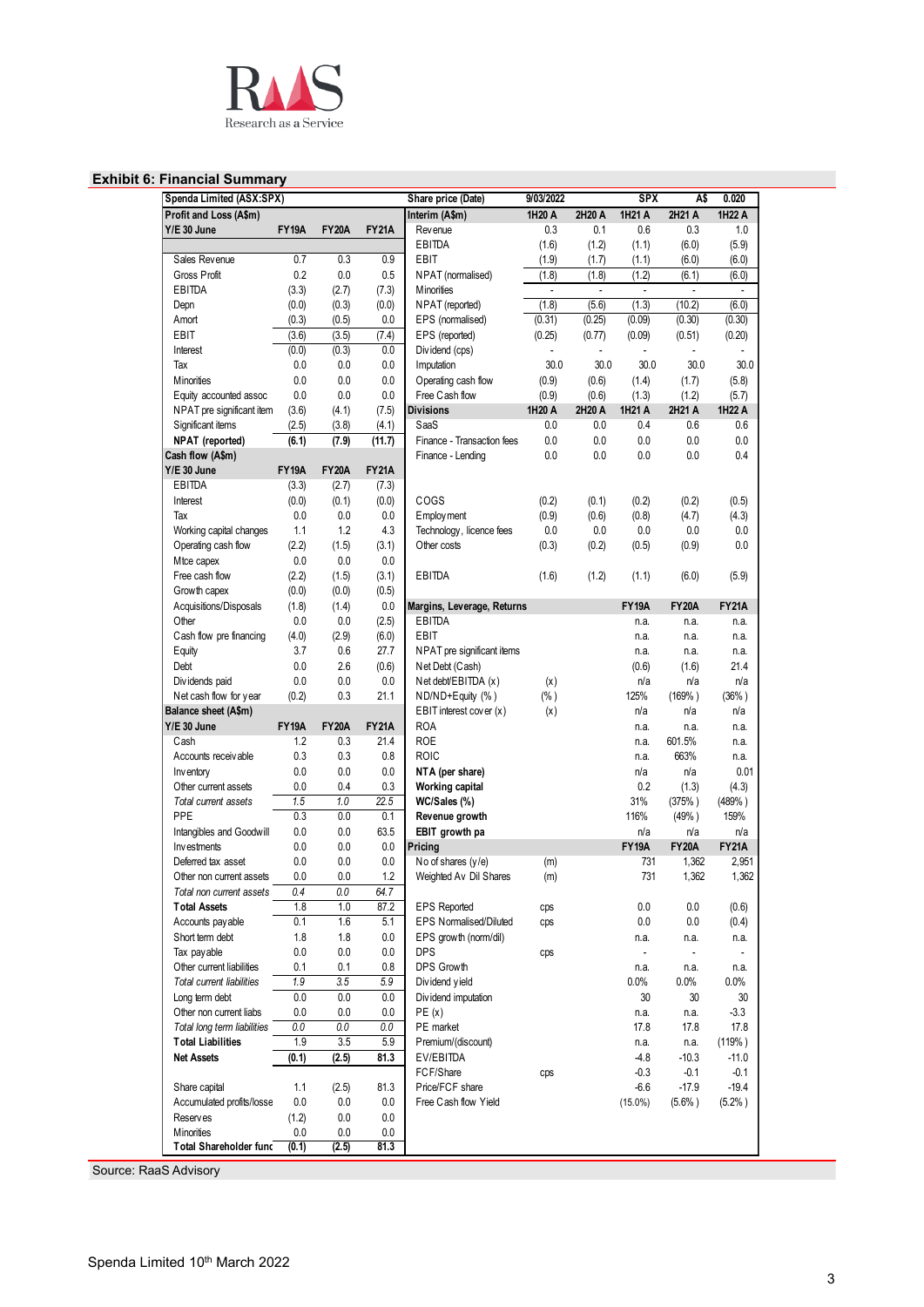

# FINANCIAL SERVICES GUIDE

# **RaaS Advisory Pty Ltd ABN 99 614 783 363 Corporate Authorised Representative, number 1248415**

**of**

**BR SECURITIES AUSTRALIA PTY LTD ABN 92 168 734 530 AFSL 456663**

**Effective Date: 6 th May 2021**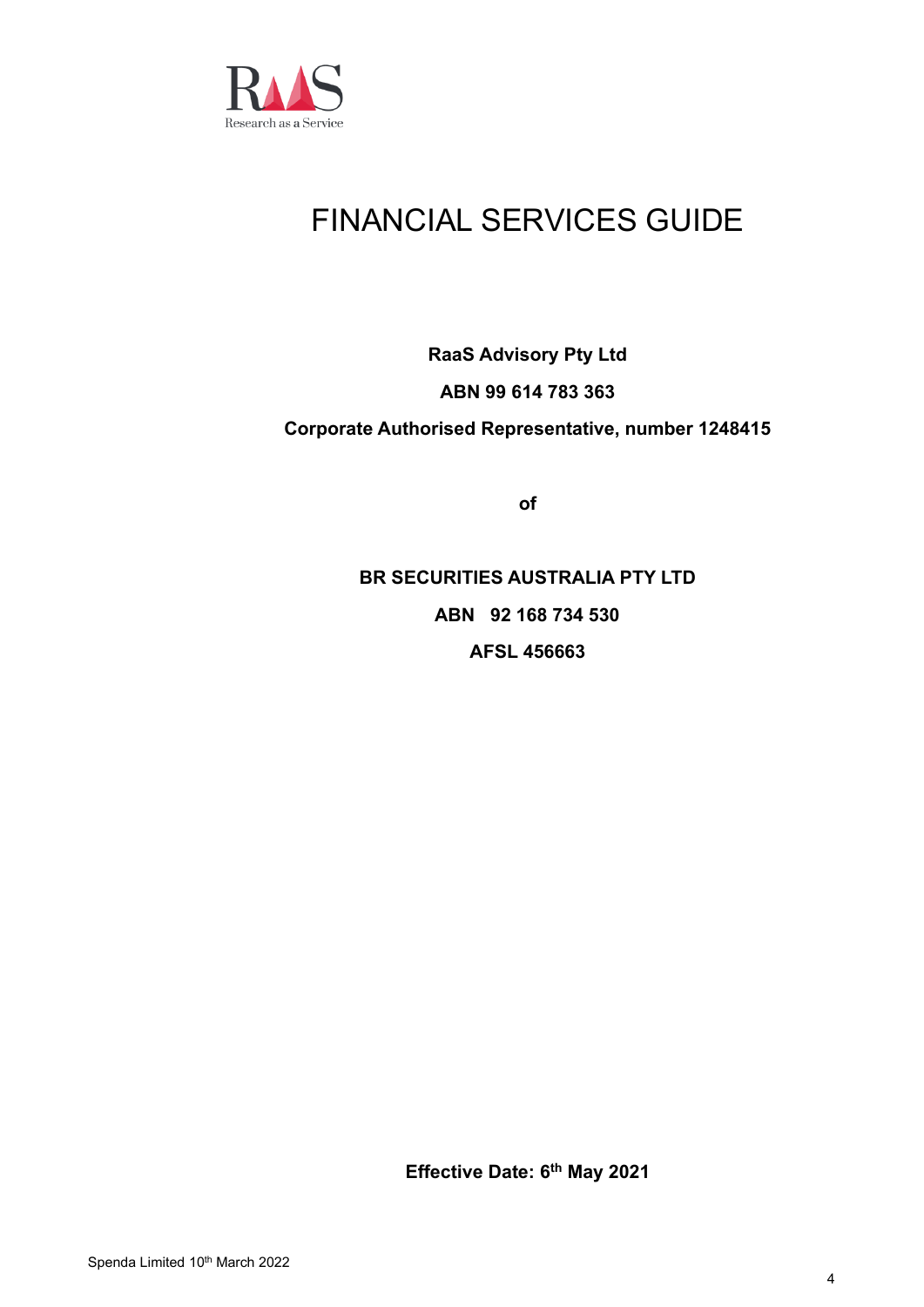

#### **About Us**

BR Securities Australia Pty Ltd (BR) is the holder of Australian Financial Services License ("AFSL") number 456663. RaaS Advisory Pty Ltd (RaaS) is an Authorised Representative (number 1248415) of BR.

This Financial Service Guide (FSG) is designed to assist you in deciding whether to use RaaS's services and includes such things as

- who we are
- our services
- how we transact with you
- how we are paid, and
- complaint processes

Contact Details, BR and RaaS

BR Head Office: Suite 5GB, Level 5, 33 Queen Street, Brisbane, QLD, 4000

RaaS. 20 Halls Road Arcadia, NSW 2159

P: +61 414 354712

E: finola.burke@raasgroup.com

RaaS is the entity providing the authorised AFSL services to you as a retail or wholesale client.

### **What Financial Services are we authorised to provide?** RaaS is authorised

- to provide general advice to retail and wholesale clients in relation to
- **Securities**
- deal on behalf of retail and wholesale clients in relation to **Securities**

The distribution of this FSG by RaaS is authorized by BR.

#### **Our general advice service**

Please note that any advice given by RaaS is general advice, as the information or advice given will not take into account your particular objectives, financial situation or needs. You should, before acting on the advice, consider the appropriateness of the advice, having regard to your objectives, financial situation and needs. If our advice relates to the acquisition, or possible acquisition, of a particular financial product you should read any relevant Prospectus, Product Disclosure Statement or like instrument. As we only provide general advice we will not be providing a Statement of Advice. We will provide you with recommendations on securities

#### **Our dealing service**

RaaS can arrange for you to invest in securities issued under a prospectus by firstly sending you the offer document and then assisting you fill out the application from if needed.

#### **How are we paid?**

RaaS earns fees for producing research reports. Sometimes these fees are from companies for producing research reports and/or a financial model. When the fee is derived from a company, this is clearly highlighted on the front page of the report and in the disclaimers and disclosures section of the report.

We may also receive a fee for our dealing service, from the company issuing the securities.

#### **Associations and Relationships**

BR, RaaS, its directors and related parties have no associations or relationships with any product issuers other than when advising retail clients to invest in managed funds when the managers of these funds may also be clients of BR. RaaS's representatives may from time to time deal in or otherwise have a financial interest in financial products recommended to you but any material ownership will be disclosed to you when relevant advice is provided.

#### **Complaints**

If you have a complaint about our service you should contact your representative and tell them about your complaint. The representative will follow BR's internal dispute resolution policy, which includes sending you a copy of the policy when required to. If you aren't satisfied with an outcome, you may contact AFCA, see below. BR is a member of the Australian Financial Complaints Authority (AFCA). AFCA provide fair and independent financial services complaint resolution that is free to consumers.

Website[: www.afca.org.au;](http://www.afca.org.au/) Email: [info@afca.org.au;](mailto:info@afca.org.au) Telephone: 1800931678 (free call)

In writing to: Australian Financial Complaints Authority, GPO Box 3, Melbourne, VIC, 3001.

#### **Professional Indemnity Insurance**

BR has in place Professional Indemnity Insurance which satisfies the requirements for compensation under s912B of the Corporations Act and that covers our authorized representatives.